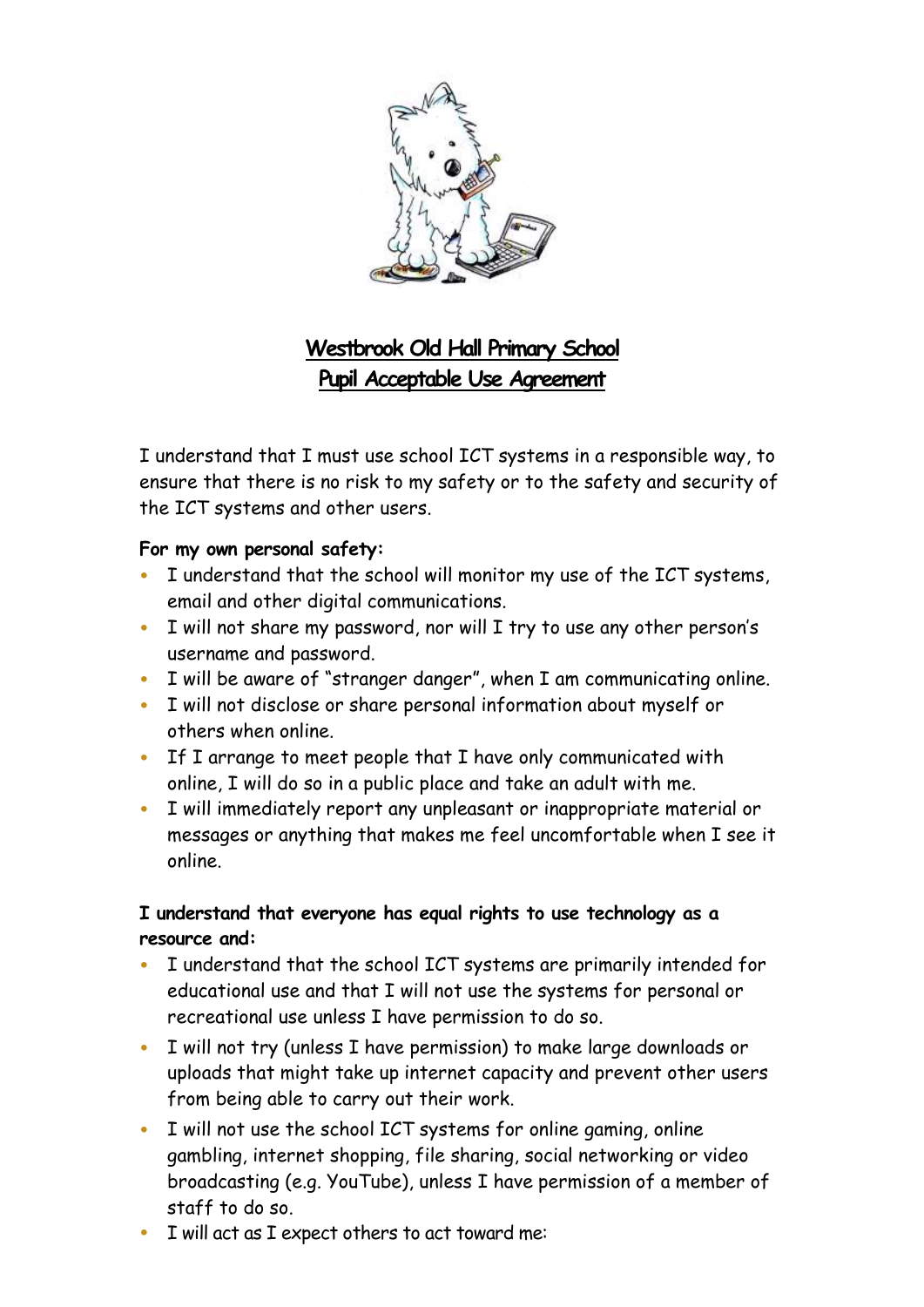- I will respect others' work and property and will not access, copy, remove or otherwise alter any other user's files, without the owner's knowledge and permission.
- I will be polite and responsible when I communicate with others, I will not use strong, aggressive or inappropriate language and I appreciate that others may have different opinions.
- I will not take or distribute images of anyone without their permission.
- I recognise that the school has a responsibility to maintain the security and integrity of the technology it offers me and to ensure the smooth running of the school.
- I will only use my personal hand held/external devices (mobile phones/USB devices etc) in school if I have permission. I understand that, if I do use my own devices in school, I will follow the rules set out in this agreement, in the same way as if I was using school equipment.
- I understand the risks and will not try to upload, download or access any materials which are illegal or inappropriate or may cause harm or distress to others, nor will I try to use any programmes or software that might allow me to bypass the filtering/security systems in place to prevent access to such materials.
- I will immediately report any damage or faults involving equipment or software, however this may have happened.
- I will not open any attachments to emails, unless I know and trust the person/organisation that sent the email, due to the risk of the attachment containing viruses or other harmful programmes.
- I will not install or attempt to install programmes of any type on a machine, or store programmes on a computer, nor will I try to alter computer settings.

## **When using the internet for research or recreation, I recognise that:**

- I should ensure that I have permission to use the original work of others in my own work
- Where work is protected by copyright, I will not try to download copies (including music and videos)
- When I am using the internet to find information, I should take care to check that the information that I access is accurate, as I understand that the work of others may not be truthful and may be a deliberate attempt to mislead me.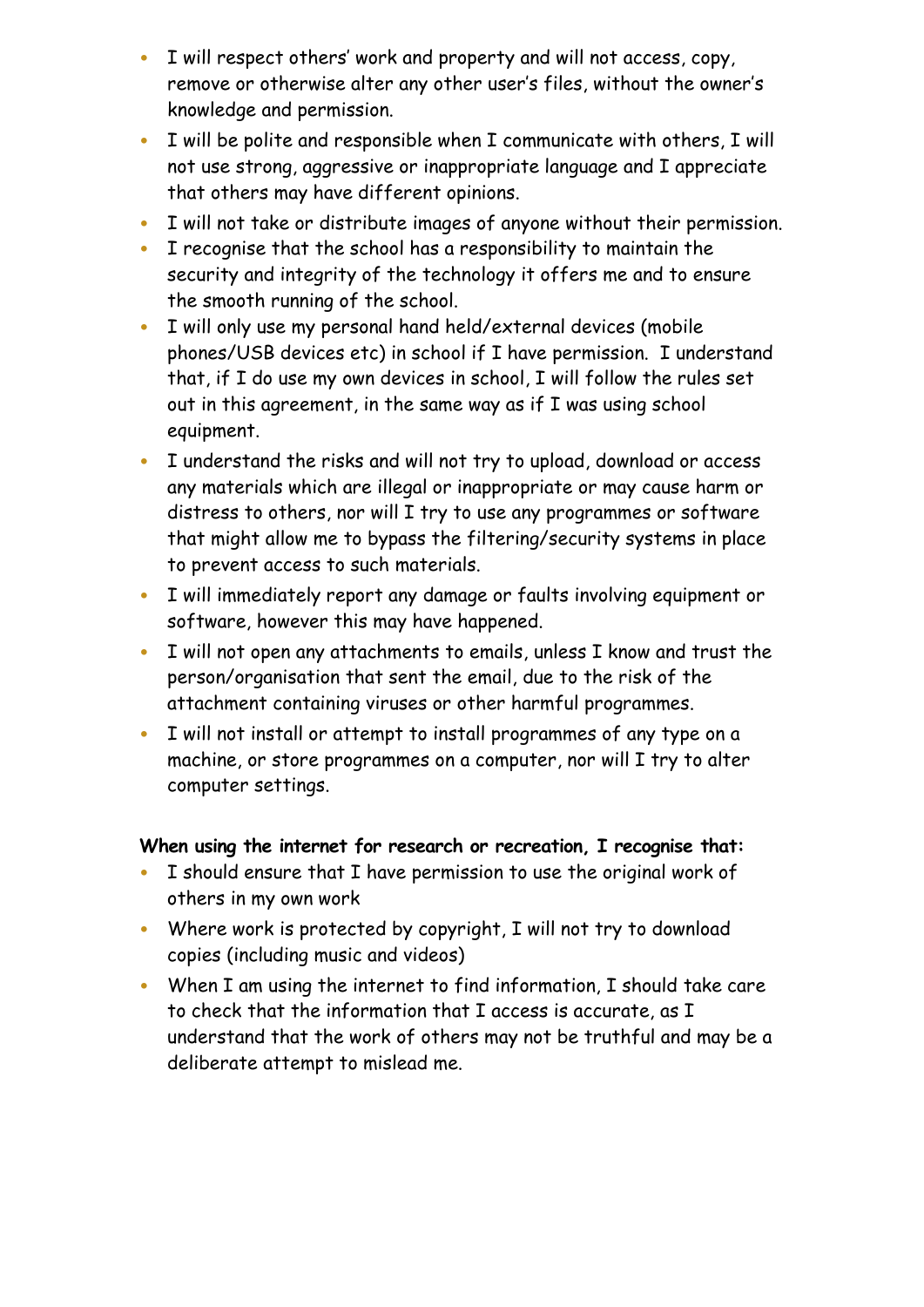#### **I understand that I am responsible for my actions, both in and out of school:**

- I understand that the school also has the right to take action against me if I am involved in incidents of inappropriate behaviour, that are covered in this agreement, when I am out of school and where they involve my membership of the school community (examples would be cyber-bullying, use of images or personal information).
- I understand that if I fail to comply with this Acceptable Use Policy Agreement, I will be subject to disciplinary action. This may include loss of access to the school network/internet, contact with parents and in the event of illegal activities involvement of the police.

**Please complete the sections below to show that you have read, understood and agree to the rules included in the Acceptable Use Agreement. If you do not sign and return this agreement, access will not be granted to school ICT systems.**